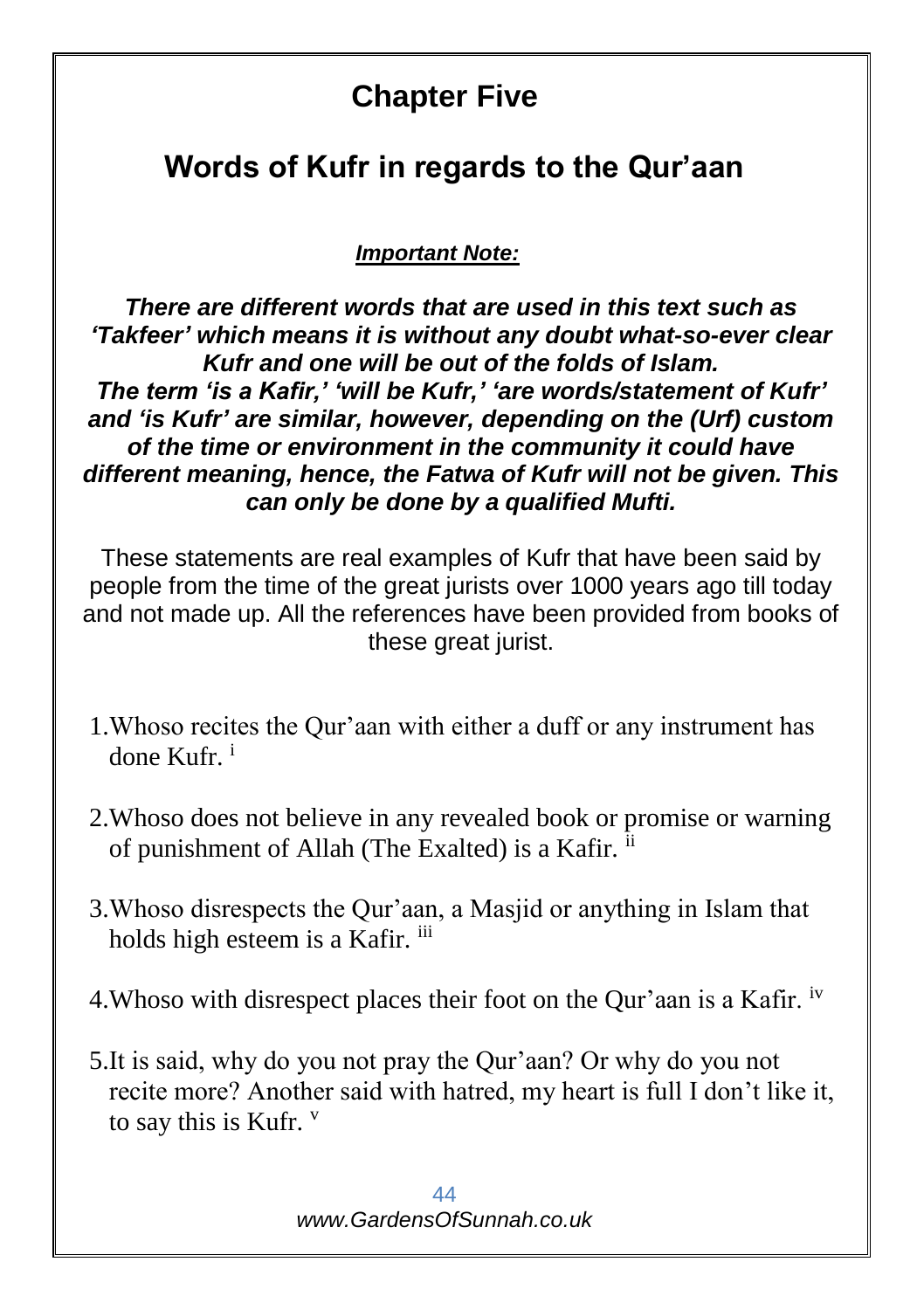- 6.Whoso denies a verse of the Qur'aan or called anything from the Qur'aan a fault<sup>vi</sup> or without interpretation said, Surah Falaq and Surah Naas are not part of the Qur'aan, has done Kufr. vii
- 7.Whoso denies the 'Bismillah…' in Surah Namal (27:30) as not being part of the Qur'aan is a Kafir. viii
- 8.Whoso jokes about any verse in the Qur'aan is a Kafir. ix
- 9.Whoso says, cook food with 'Qul Huwallahu Ahad' has done Kufr, as one has intended to joke about it and not as a relic (tabarruk).  $^x$
- 10.Whoso joked about praying the Qur'aan has done Kufr, however, if someone joked about the reciter, the voice and the tone, it is not Kufr. xi
- 11.Whoso says, "I or such a person has skinned Surah Ikhlaas or any other Surah" has done Kufr. xii
- 12.To say to someone who recites a lot of Qur'aan, "Have you eaten the Our'aan, holding on to the collar of such a Surah," has done Kufr. xiii
- 13.To say as a joke such a person is smaller than *'Inna A'toyna Kal Kawthar'* has done Kufr. xiv
- 14.If someone says with humiliation to a person who is reciting Surah Yaseen near an ill person, are you putting Surah Yaseen in his mouth? Such a person is a Kafir. <sup>xv</sup>
- 15.Calling someone towards Salaah with congregation and another said, I will pray on my own as it is in the Qur'aan 'Innas Salaata Tanha' the meaning of the word 'Tanha'<sup>1</sup> has been taken in Urdu, such a person is a Kafir. <sup>xvi</sup>

<sup>1</sup> 1 Which means alone, however, in Arabic it means "undoubtedly the prayer forbids one from indecency and evil thing."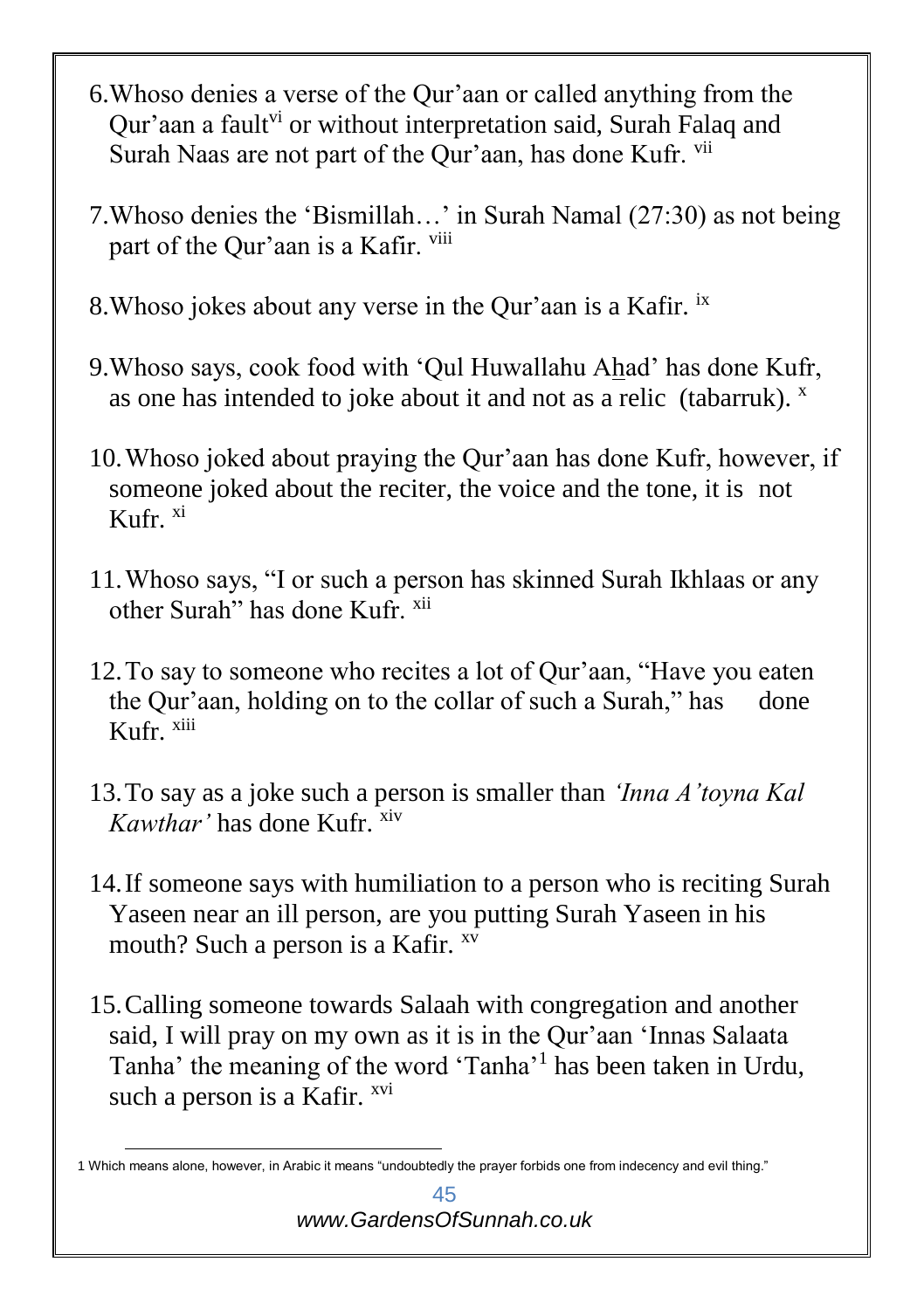- 16. Whoso calls the Qur'aan as non-Arabic is a Kafir. <sup>xvii</sup> However, there are some words in the Our'aan that are not Arabic. <sup>xviii</sup>
- 17.To change the meaning, or the words, or to believe it as permissible is  $Kufr$ <sup>xix</sup>
- 18.With the intention of joking, to pray a verse of the Qur'aan when it in not the time is  $Kufr$ <sup> $XX$ </sup>
- 19. With the intention of joking, if one uses the words of Allah<sup>2</sup> (The Exalted) and uses them with their own words the order of Kufr will apply for instance, if someone bought a bowl of water and prayed 'Wa Ka'san Diha Qa, <sup>3</sup> Surah Naba<sup>34</sup>: 34 or whilst weighting something said *'Wa idha Kaloohum Aw Wazanoohum Yukhsiroon,'*<sup>5</sup> Surah Mutafifeen<sup>6</sup>: 3 or whilst gathering people one said 'Fajama'nahum Jam'aa, <sup>7</sup> Surah Kahaf<sup>8</sup>: 99 etc. xxi
- 20. Whoso believes the Qur'aan as a creation is a Kafir. xxii
- 21. To throw the Qur'aan on the floor purposely is Kufr.  $^{xxiii}$
- 22.If the Qur'aan is thrown purposely with the intention of disrespecting into filth or nearby, it is Kufr.
- 23. Whoso calls the Qur'aan incomplete is a Kafir.  $^{xxiv}$
- 24.Whoso doubts the truthfulness of anything in the Qur'aan is a Kafir. xxv

1

<sup>2</sup> Qur'aan. 3 "And overflowing cups." 4 Surah No: 78. 5 "But when they give by measure to others or weigh to them, they diminish." 6 Surah No: 83. 7 "Then We shall gather them all-together." 8 Surah No: 18.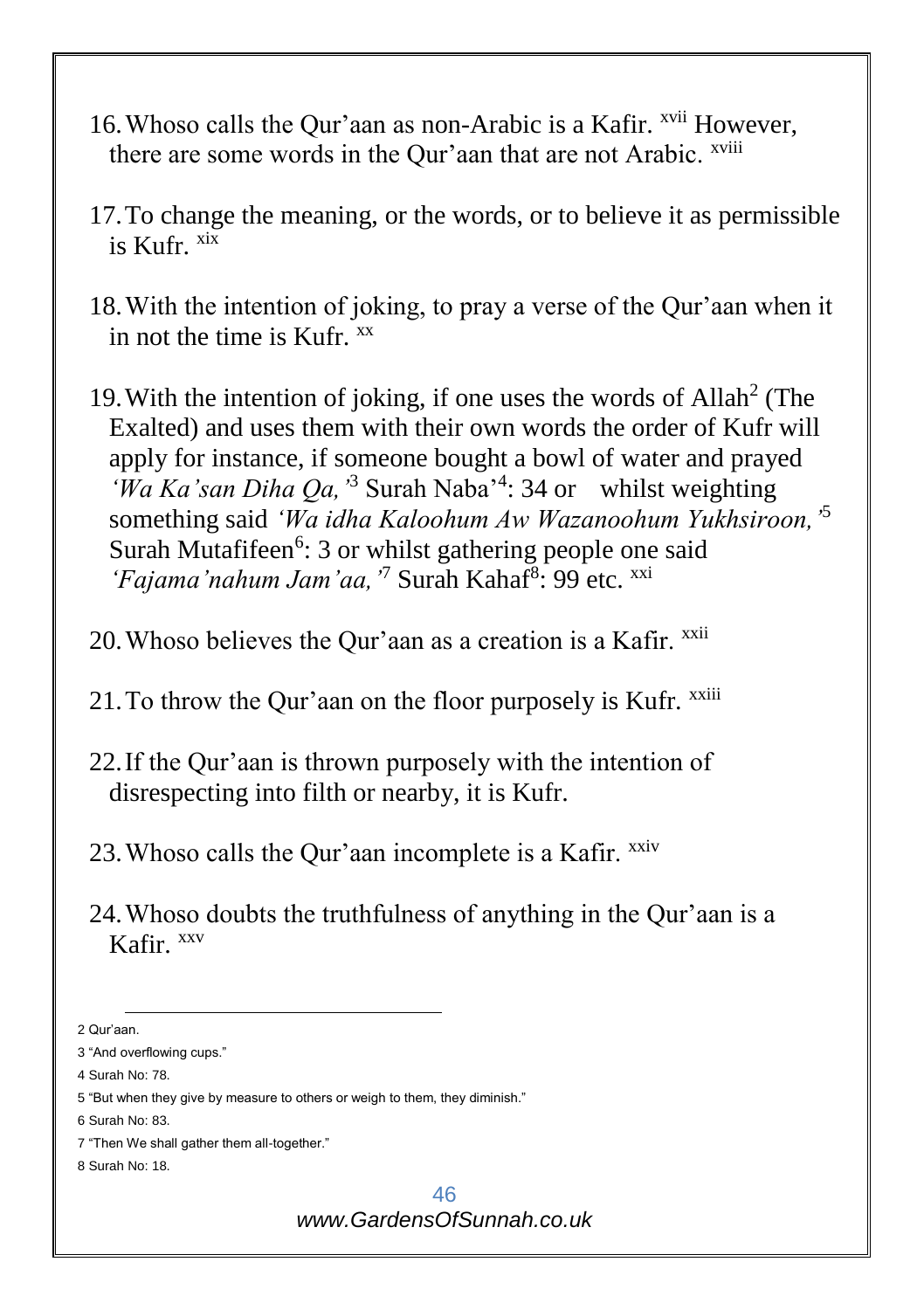- 25.If anyone doubts the stories of the Prophets in the Qur'aan, denies the miracles of the Prophets', doubts the ants and the talking of the incident of Nabi Sulayman (upon whom be peace), or the stories of Nabi Musa (upon whom be peace) and the magicians, the incidents of Isra' (from Masjid-e-Haram to Masjid-e-Aqsa), the Ashab-e-Feel and Ababeel (birds), story of the Ashab-e-Kahaf, Nabi Ibrahim (upon whom be peace) being thrown in the fire etc. have doubt in them is a Kafir.
- 26.Whoso disrespects the Qur'aan, the actual book, or any part of it or swears at it, or denies, or denies any letter or verse, or rejects it, or any part of it or any order or rejects a chapter or to negate something that is established or vice versa knowingly or doubts something then according to unanimous consensus of the scholars is a Kafir.

27. To say that the verse or Ahadith are nothing, are words of Kufr. xxvi

- 28.If anyone rejects the existence of angels, Jinns' and Shaytaans or where they are mentioned in the Qur'aan as false stories is a Kafir. In this era it has become a common fashion that a person who thinks of himself as educated denies the existence of Jinns and wrong philosophies and incorrect thoughts and say they are fabricated and ignorant imaginations all these statements are Kufr as the existence of Jinns is mentioned in the Qur'aan, to the extent there is a Surah in the Qur'aan called Surah Jinn and in many places Jinns are mentioned.
- 29.In the Qur'aan there are incidents about the angels, Jinns and Shaytaan, to call them imaginary stories is Kufr.
- 30.To say Allah (The Exalted) will forgive polytheism (Shirk) are words of Kufr, <sup>xxvii</sup> as it contradicts the Our'aan.
- 31. To call yourself the Our'aan is Kufr. xxviii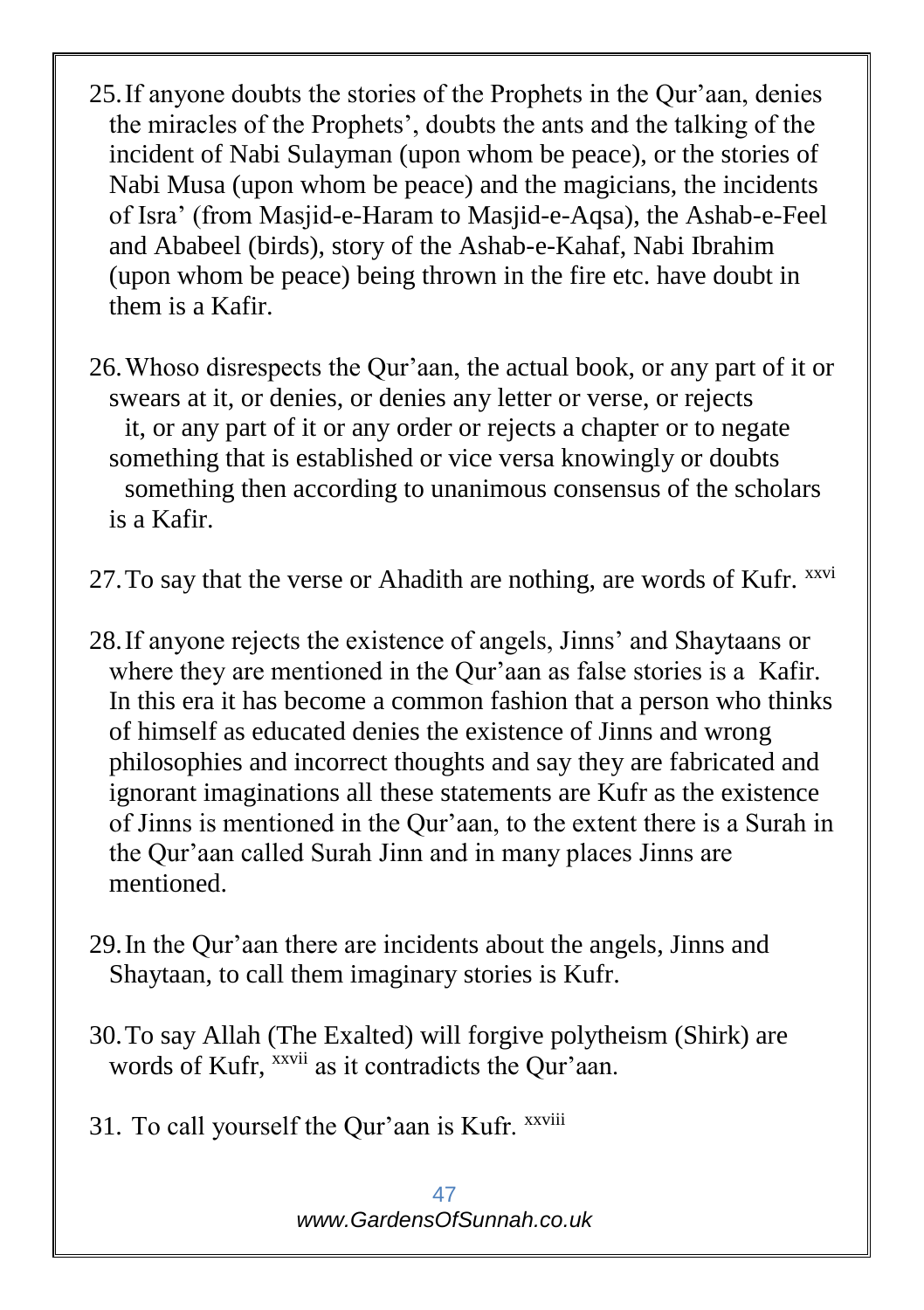- 32. One who calls the Qur'aan incomplete is a Kafir. xxix
- 33.If someone claims that the Qur'aan revealed to the Messenger of Allah (may Allah bless him and grant him peace) is safeguarded by 'Ali (may Allah be pleased with him) and his off spring who are going to be Imams and the Qur'aan we have is altered, which soon as the awaited Imam will come will burn it, is a Kafir.
- 34.Whoso believes that the Qur'aan is missing a word, letter or a dot (vowel), without doubt is a Kafir and Murtad. xxx
- 35.If someone claims that whatever is in the Qur'aan in some places in reality contradicts, then such person is a Kafir.
- 36.If someone doubts the Qur'aan being a miracle or it being revealed from Allah (The Exalted) is a Kafir.
- 37.If someone swears at the Qur'aan, or a Surah, or a verse, or less than a verse is a Kafir.
- 38.If someone says that the Qur'aan is only a book of advice and sayings, is a Kafir.
- 39.If someone claims that if all the people in this era get together and makes a similar book to the Qur'aan or better, is a Kafir.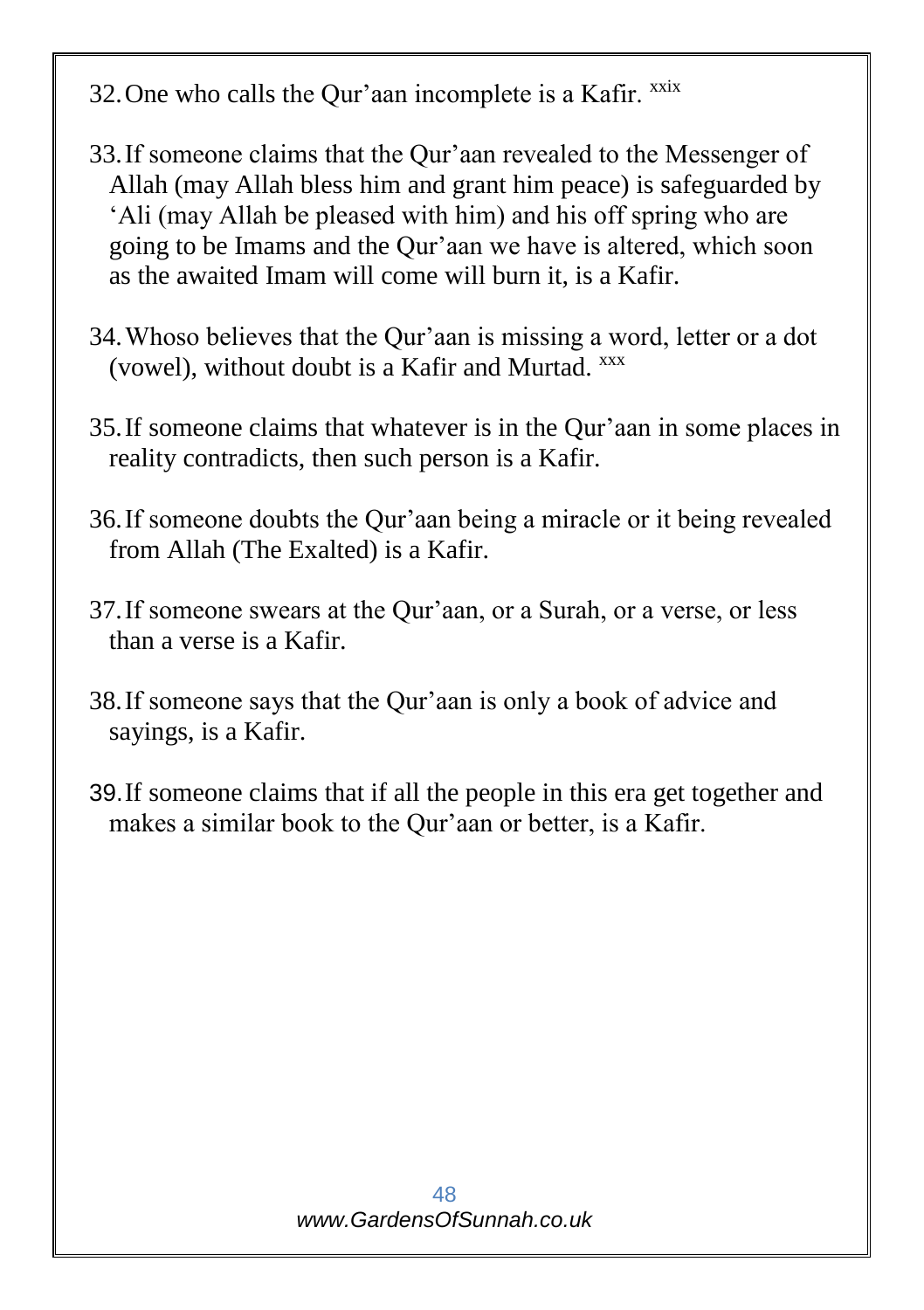## **References**

i Sharah Fiqh-e-Akbar. p. 278. Bahar-e-Shariat. Vol: 9. p. 171. Bahr-ur-Raqiq. Vol: 5. p. 204. Tahtawi 'Alal Darj. Vol: 2. p. 479. Majmu'a Anhar. Vol: 2. p. 507. Fatwa-e-Alamgiri. Vol: 2. p. 267. Fatwa-e-Bazaziya. Vol: 6. p. 337.

ii Sharah Fiqh-e-Akbar. p. 278.

-

iii Sharah Fiqh-e-Akbar. p. 278. Bahar-e-Shariat. Vol: 1. p. 53. Majmu'a Anhar. Vol: 2. p. 507.

iv Sharah Fiqh-e-Akbar. p. 278. Bahr-ur-Raqiq. Vol: 5. p. 205. Tahtawi 'Alal Darj. Vol: 2. p. 479. Majmu'a Anhar. Vol: 2. p. 507.

v Sharah Fiqh-e-Akbar. p. 278. Fatwa-e-Alamgiri. Vol: 2. p. 267.

vi Sharah Fiqh-e-Akbar. p. 278. Bahr-ur-Raqiq. Vol: 5. p. 205. Tahtawi 'Alal Darj. Vol: 2. p. 479. Majmu'a Anhar. Vol:

2. p. 507. Fatwa-e-Alamgiri. Vol: 2. p. 266.

vii Fatwa-e-Bazaziya. Vol: 6. p. 342.

viii Sharah Fiqh-e-Akbar. p. 279.

ix Sharah Fiqh-e-Akbar. p. 279. Bahar-e-Shariat. Vol: 9. p. 171. Bahr-ur-Raqiq. Vol: 5. p. 205. Fatwa-e-Alamgiri. Vol:

2. p. 266. Fatwa-e-Bazaziya. Vol: 6. p. 337.

x Sharah Fiqh-e-Akbar. p. 279.

xi Sharah Fiqh-e-Akbar. p. 279. . Bahr-ur-Raqiq. Vol: 5. p. 205. Majmu'a Anhar. Vol: 2. p. 509.

xii Sharah Fiqh-e-Akbar. p. 279. Fatwa-e-Alamgiri. Vol: 2. p. 267. Fatwa-e-Bazaziya. Vol: 6. p. 337.

xiii Sharah Fiqh-e-Akbar. p. 279.

xiv Sharah Fiqh-e-Akbar. p. 279. Fatwa-e-Alamgiri. Vol: 2. p. 267. Fatwa-e-Bazaziya. Vol: 6. p. 337.

xv Sharah Fiqh-e-Akbar. p. 280. Fatwa-e-Alamgiri. Vol: 2. p. 267. Fatwa-e-Bazaziya. Vol: 6. p. 338.

xvi Sharah Fiqh-e-Akbar. p. 280. Bahar-e-Shariat. Vol: 9. p. 171. Majmu'a Anhar. Vol: 2. p. 507. Fatwa-e-Alamgiri.

Vol: 2. p. 267. Fatwa-e-Bazaziya. Vol: 6. p. 339.

xvii Sharah Fiqh-e-Akbar. p. 280.

xviii Bahr-ur-Raqiq. Vol: 5. p. 205. Majmu'a Anhar. Vol: 2. p. 507. Fatwa-e-Alamgiri. Vol: 2. p. 267. Fatwa-e-Bazaziya. Vol: 6. p. 339.

xix Bahar-e-Shariat. Vol: 9. p. 171 & Vol: 1. p. 11. Bahr-ur-Raqiq. Vol: 5. p. 209. .Fatwa-e-Razwiyya. Vol: 6. p. 14.

xx Bahar-e-Shariat. Vol: 9. p. 171.

xxi Majmu'a Anhar. Vol: 2. p. 507. Fatwa-e-Alamgiri. Vol: 2. p. 267. Fatwa-e-Bazaziya. Vol: 6. p. 338.

xxii Bahar-e-Shariat. Vol:1. p. 5. Bahr-ur-Raqiq. Vol: 5. p. 205/209. Majmu'a Anhar. Vol: 2. p. 507. Fatwa-e-Alamgiri.

Vol: 2. p. 258. Fatwa-e-Bazaziya. Vol: 6. p. 329.

xxiii Fatwa-e-Amjadiya. Vol: 4. p. 441.

xxiv Fatwa-e-Amjadiya. Vol: 4. p. 442.

xxv Fatwa-e-Razwiyya. Vol: 6. p. 54.

xxvi Fatwa-e-Razwiyya. Vol: 13. p. 653.

xxvii Fatwa-e-Razwiyya. Vol: 13. p. 654.

xxviii Fatwa-e-Razwiyya. Vol: 6. p. 185.

xxix Fatwa-e-Razwiyya. Vol: 11. p. 420.

49 *www.GardensOfSunnah.co.uk*